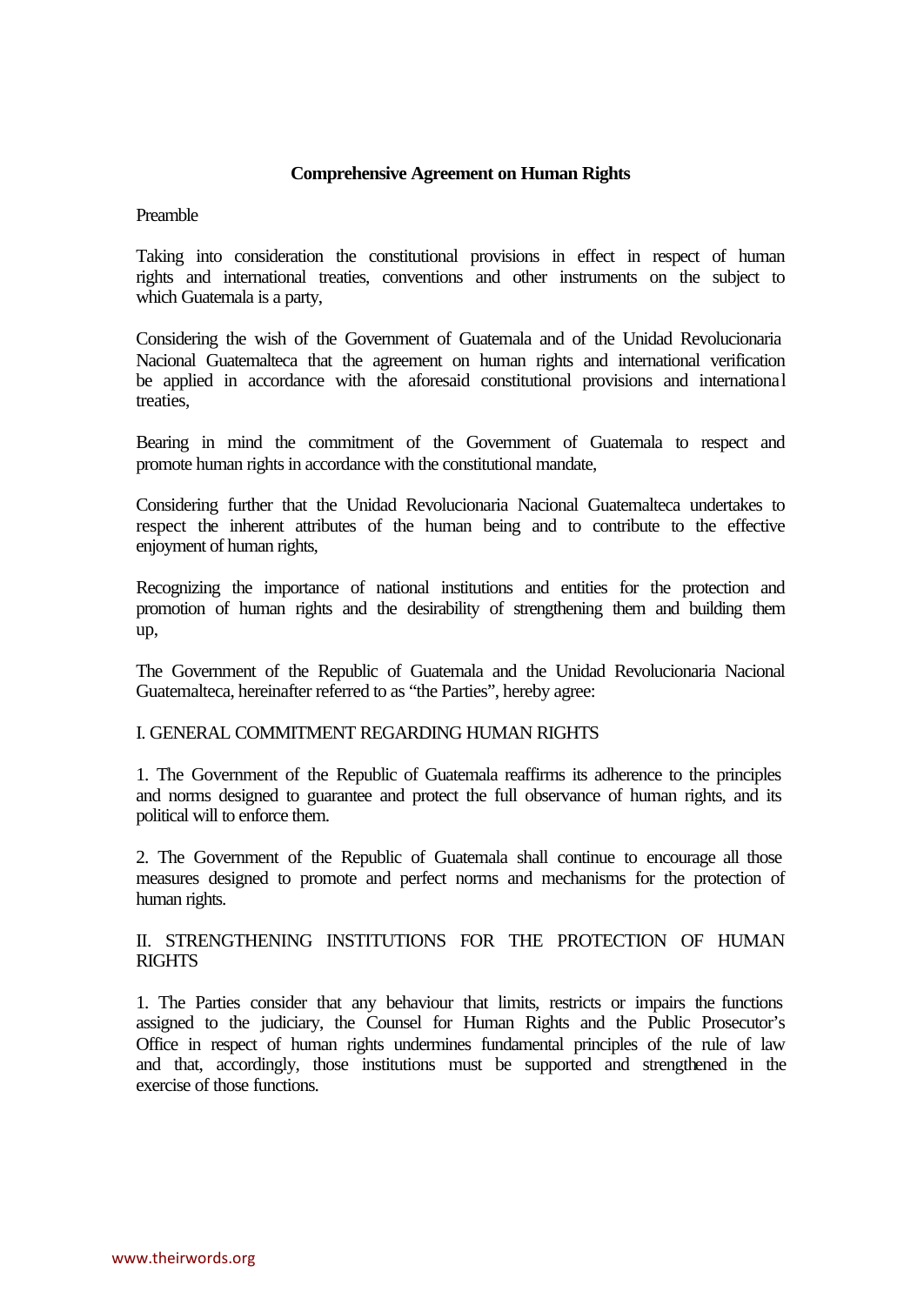2. With regard to the judiciary and the Public Prosecutor's Office, the Government of the Republic of Guatemala reiterates its will to respect their autonomy and to protect the freedom of action of both vis- $\lambda$ -vis pressures of any type and origin, so that they may enjoy fully such guarantees and means as they may require in order to operate efficiently.

3. With regard to the Counsel for Human Rights, the Government of the Republic of Guatemala shall continue to support the latter's work so as to strengthen that institution, backing his actions and promoting such reforms of the enactments as may be needed to enable him to better carry out his functions and responsibilities. The Government of the Republic of Guatemala shall support initiatives designed to improve the technical and material conditions available to the Counsel for Human Rights in carrying out his tasks of investigation, monitoring and follow-up to ensure full enjoyment of human rights in Guatemala.

## III. COMMITMENT AGAINST IMPUNITY

1. The Parties agree on the need for firm action against impunity. The Government shall not sponsor the adoption of legislative or any other type of measures designed to prevent the prosecution and punishment of persons responsible for human rights violations.

2. The Government of the Republic of Guatemala shall initiate in the legislature necessary legal amendments to the Penal Code so that enforced or involuntary disappearances and summary or extra-judicial executions may be characterized as crimes of particular gravity and punished as such; likewise, the Government shall foster in the international community, recognition of enforced or involuntary disappearances and of summary or extra-judicial executions as crimes against humanity.

3. No special law or exclusive jurisdiction may be invoked to uphold impunity in respect of human rights violations.

# IV. COMMITMENT THAT THERE ARE NO ILLEGAL SECURITY FORCES AND CLANDESTINE MACHINERY; REGULATION OF THE BEARING OF ARMS

1. In order to maintain unlimited respect for human rights, there must be no illegal security forces nor any clandestine security machinery. The Government of Guatemala recognizes that it has an obligation to combat any manifestation thereof.

2. The Government of the Republic of Guatemala reiterates its commitment to continue with the purification and professionalization of the security forces. It also expresses the need to continue with the adoption and implementation of effective measures so as to provide specific regulations governing the possession, bearing and use of firearms by individuals, in accordance with the law.

# V. GUARANTEES REGARDING FREEDOM OF ASSOCIATION AND FREEDOM OF MOVEMENT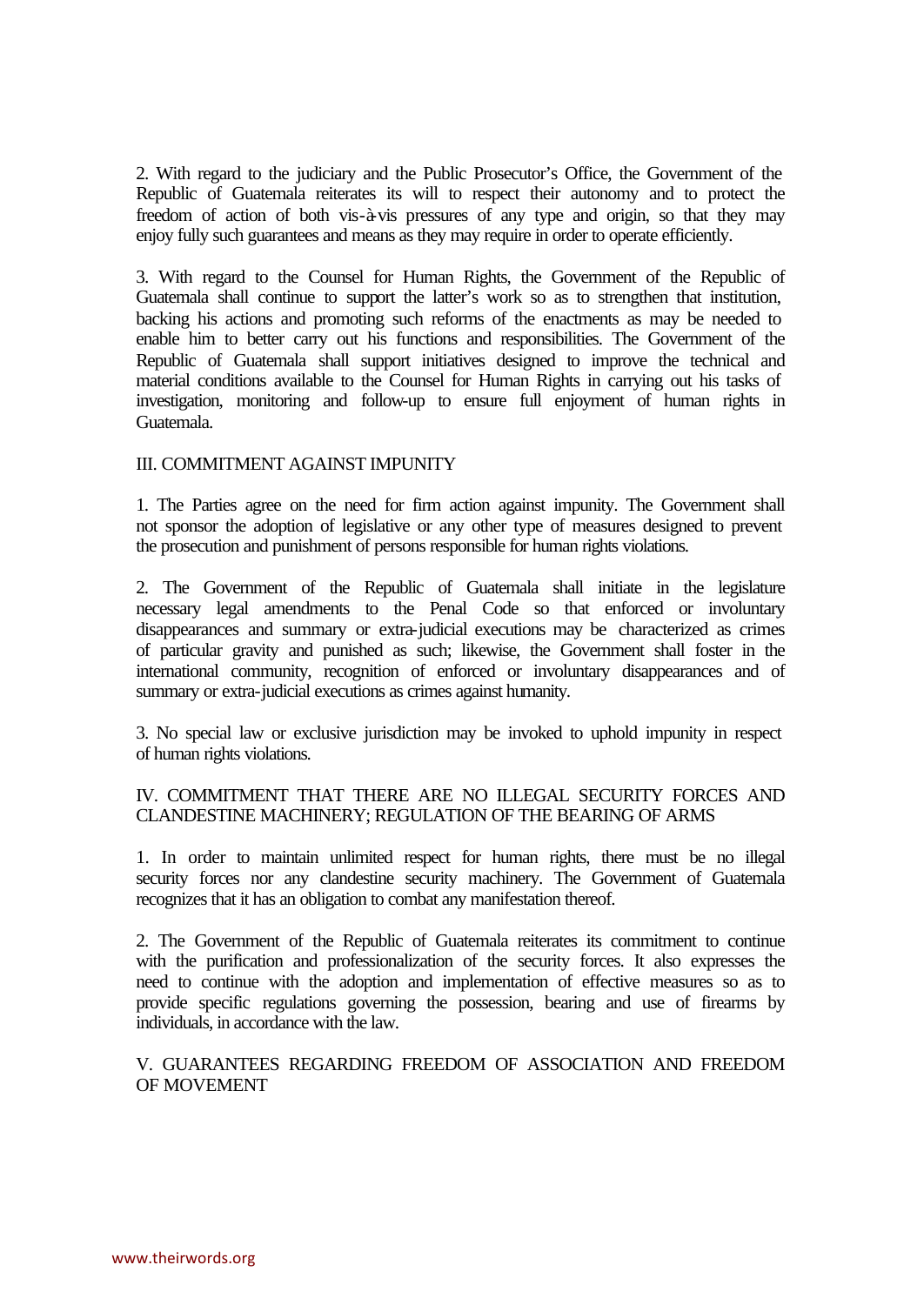1. Both Parties agree that the freedoms of association and of movement are internationally and constitutionally recognized human rights which must be exercised in accordance with the law and must be fully enjoyed in Guatemala.

2. In the exercise of his functions, the Counsel for Human Rights shall be responsible for establishing whether members of the volunteer civil defence committees have been compelled to join those committees against their will or whether their human rights have been violated.

3. Upon receiving a complaint the Counsel for Human Rights shall immediately conduct the necessary investigations. For that purpose, after publicly announcing that such committees must be made up of persons who have joined of their own free will, and must observe the law and human rights, he shall conduct consultations in the villages, making sure that, in such case, committee members express their wishes freely and without any pressure.

4. Should it be established that some people have not joined of their own free will or that there have been violations of the legal order, the Counsel shall take whatever decisions he may deem necessary and shall initiate corresponding judicial or administrative action to punish the human rights violations.

5. The Government of Guatemala shall unilaterally declare that it shall not encourage the organization of nor shall it establish further volunteer civil defence committees in any part of the national territory provided that there is no reason for it to do so. For its part, the Unidad Revolucionaria Nacional Guatemalteca sees the unilateral statement as a positive expression of the Government's will to achieve peace and shall contribute to the aims of such declaration.

6. In the event of a complaint, the residents affected shall go to the town mayor who at the same time shall convene a public meeting and shall call the Counsel for Human Rights to verify, by all means at his disposal, whether or not the residents acted of their own free will.

7. Both Parties agree that other aspects of the volunteer civil defence committees shall be dealt with later, in connection with other items on the general agenda.

8. The Parties recognize the work done by the Office of the Counsel for Human Rights with regard to education and information, and request that the latter should include in its work information regarding the content and scope of the present agreement.

### VI. MILITARY CONSCRIPTION

1. Conscription for compulsory military service must not be forced, nor should it be cause for a violation of human rights and, therefore, while military service should continue to be a civic duty and right, it must be just and non-discriminatory.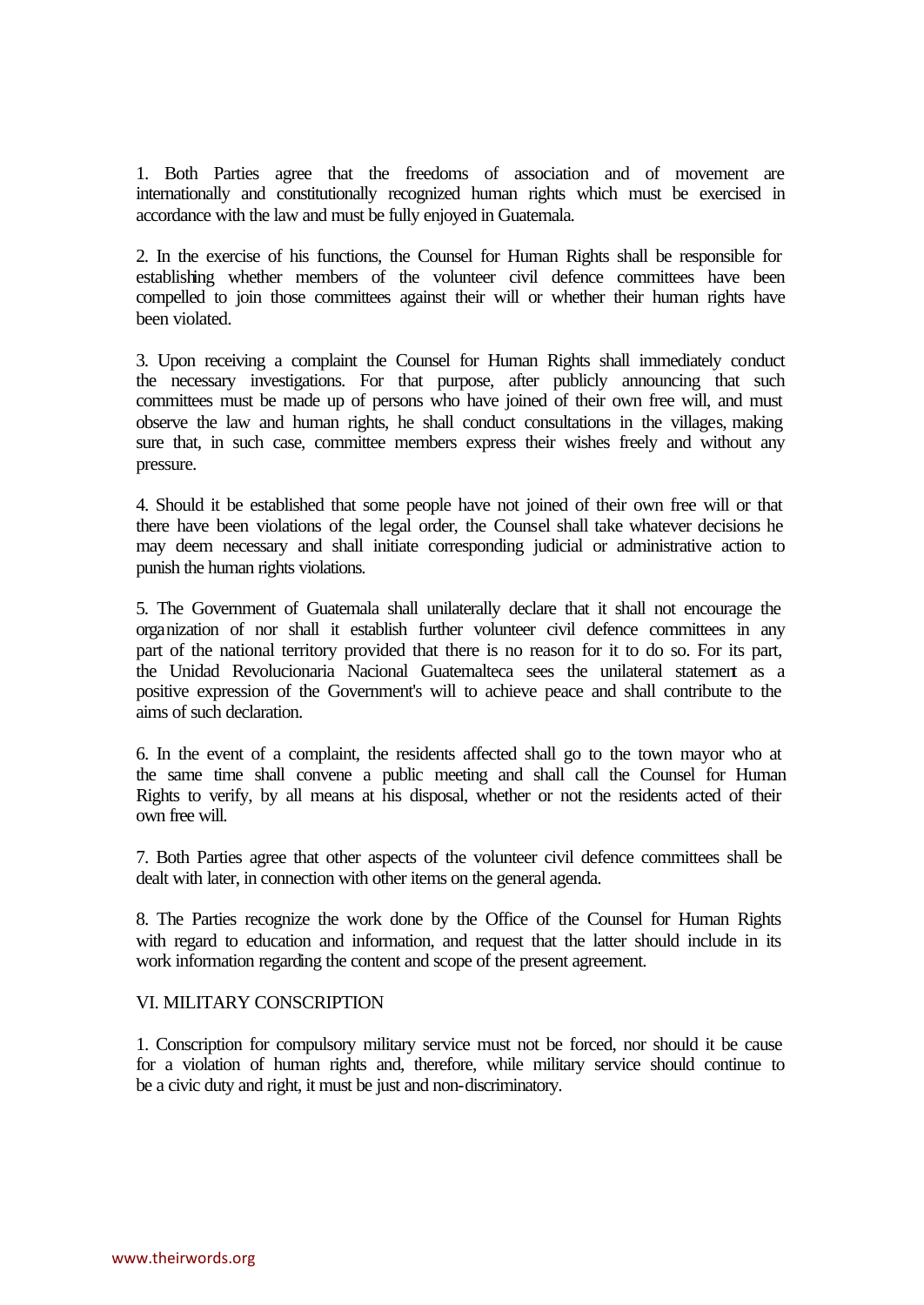2. To that end, for its part, the Government of the Republic of Guatemala shall continue to adopt and implement the necessary administrative decisions and shall initiate, as soon as possible and in the spirit of this agreement, a new Military Service Act.

# VII. SAFEGUARDS AND PROTECTION OF INDIVIDUALS AND ENTITIES WORKING FOR THE PROTECTION OF HUMAN RIGHTS

1. The Parties agree that all acts which may affect the safeguards of those individuals or entities working for the promotion and protection of human rights are to be condemned.

2. Accordingly, the Government of the Republic of Guatemala shall take special measures to protect those persons or entities working in the field of human rights. Furthermore it shall investigate, in a timely and exhaustive manner, any complaint it may receive relating to acts or threats that may be directed at them.

3. The Government of the Republic of Guatemala reiterates the commitment to safeguard and protect effectively the work of individuals and entities engaged in upholding human rights.

# VIII. COMPENSATION AND/OR ASSISTANCE TO THE VICTIMS OF HUMAN RIGHTS VIOLATIONS

1. The Parties recognize that it is a humanitarian duty to compensate and/or assist victims of human rights violations. Said compensation and/or assistance shall be effected by means of government measures and programmes of a civilian and socio-economic nature addressed, as a matter of priority, to those whose need is greatest, given their economic and social position.

## IX. HUMAN RIGHTS AND INTERNAL ARMED CONFRONTATION

1. Until such time as the firm and lasting peace agreement is signed, both Parties recognize the need to put a stop to suffering of the civilian population and to respect the human rights of those wounded, captured and those who have remained out of combat.

2. These statements by the Parties do not constitute a special agreement, in the terms of article 3 (Common), paragraph 2, second subparagraph of the Geneva Conventions of 1949.

# X. INTERNATIONAL VERIFICATION BY THE UNITED NATIONS

1. The Parties reaffirm the decision stated in the Framework Agreement of 10 January 1994 that all the agreements must be accompanied by appropriate national and international verification mechanisms, and that the latter must be the responsibility of the United Nations.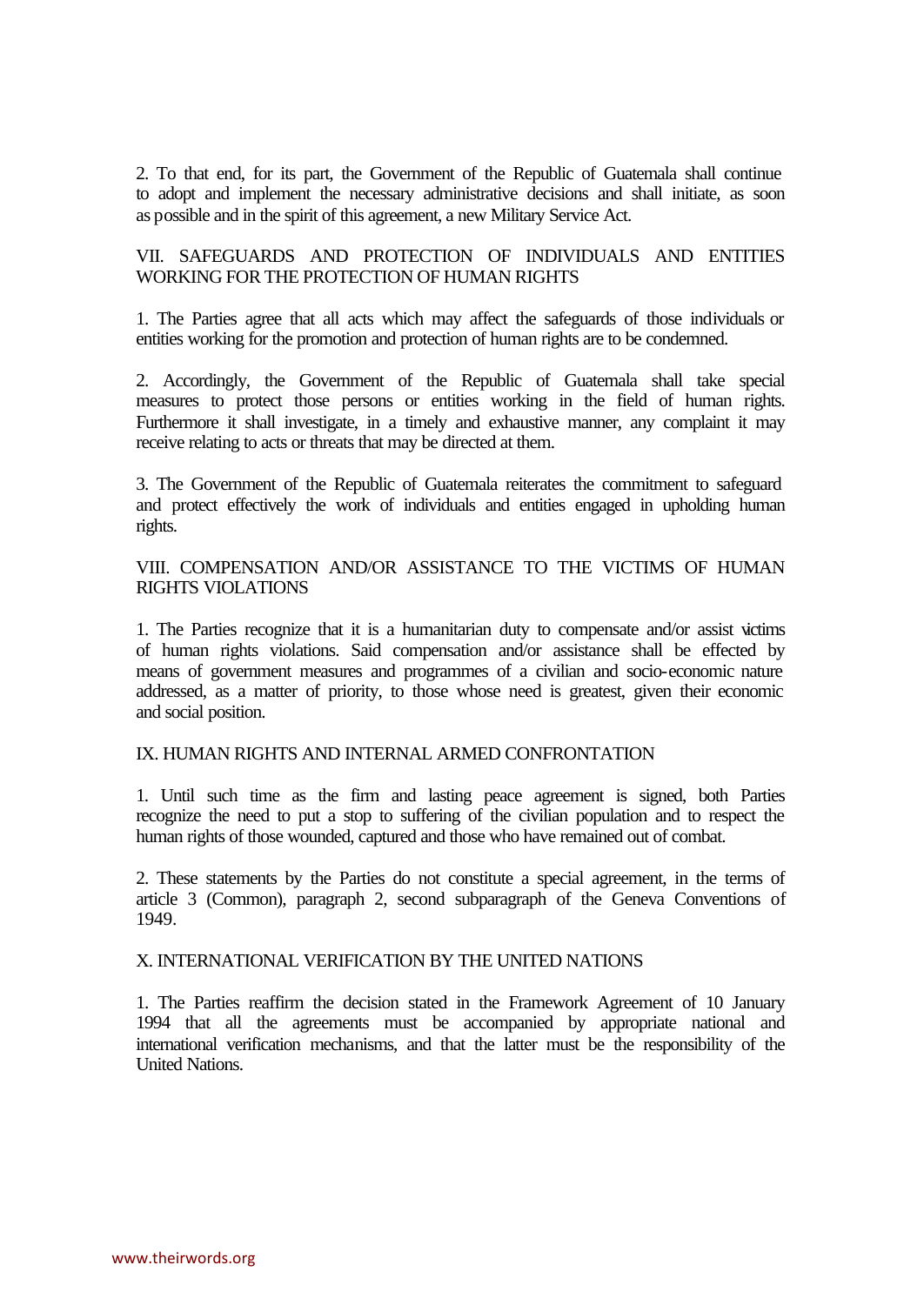2. In this context the Parties agree to request the Secretary-General of the United Nations to organize a mission for the verification of human rights and of compliance with the commitments of the agreement. The mission will be a component of the overall verification of the firm and lasting peace agreement which the parties undertook to sign within the shortest possible time during the current year.

3. The Parties recognize the importance of the role of the national institutions responsible for enforcing, monitoring and safeguarding human rights, such as the judiciary, the Public Prosecutors Office and the Counsel for Human Rights, and they emphasized the role of the latter, in particular.

4. The Parties agree to ask the Secretary-General of the United Nations that the mission for the verification of the agreement be established with the following in mind:

**Functions** 

5. In verifying human rights, the mission shall carry out the following functions:

(a) Receive, consider and follow-up complaints regarding possible human rights violations;

(b) Establish that the competent national institutions are carrying out the necessary investigations autonomously, effectively and in accordance with the political constitution of the Republic of Guatemala and international norms regarding human rights;

(c) Determine whether or not a violation of human rights has occurred on the basis of whatever information it may obtain in the exercise of the powers referred to in paragraph 10, subparagraphs (a), (b), (c) and (d), taking into consideration any investigations that the competent constitutional institutions may carry out.

6. In verifying the other commitments set forth in the present agreement, the mission shall determine whether it is being fully implemented by the parties.

7. According to the findings of its verification activities, the mission shall make recommendations to the Parties, in particular regarding measures necessary to promote full observance of human rights and faithful implementation of the present agreement as a whole.

8. Bilateral talks shall be instituted between the mission and each one of the Parties so that the latter may make observations regarding the mission's recommendations and so as to facilitate implementation of the above-mentioned measures.

9. The mission shall report regularly to the Secretary-General of the United Nations, who shall report to the competent bodies of that Organization. Copies of these reports shall be transmitted to the Parties.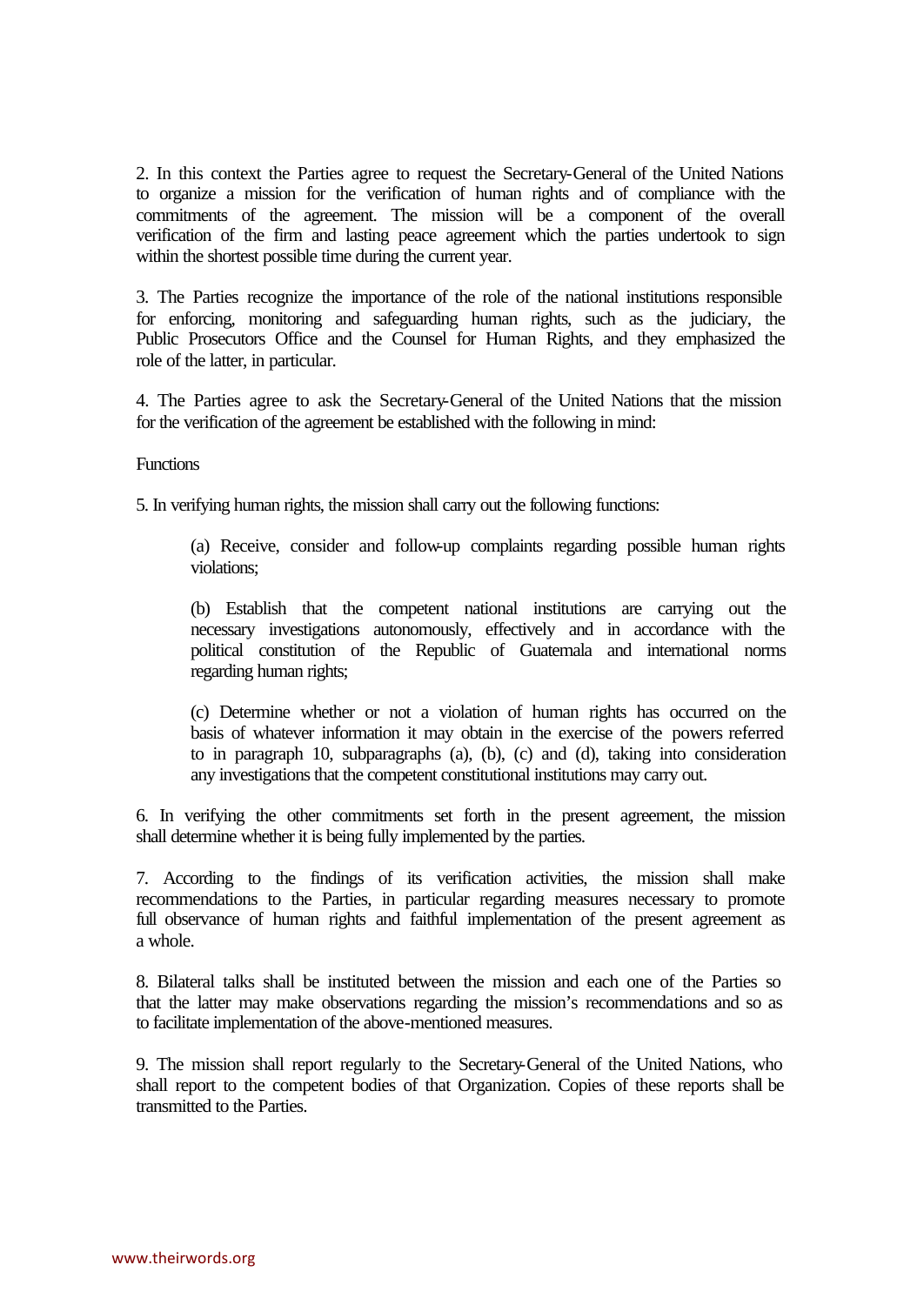10. The mission shall be empowered to:

(a) Establish itself and move freely throughout the national territory;

(b) Interview any person or group of persons freely and privately for the proper performance of its functions;

(c) Visit government offices and Unidad Revolucionaria Nacional Guatemalteca encampments freely and without prior notice when this is deemed necessary for the performance of its functions;

(d) Collect whatever information may be relevant for the implementation of its mandate.

11. The mission may disseminate information relating to its functions and activities to the Guatemalan public through the mass media.

12. In verifying the observance of human rights, the mission shall pay particular attention to the rights to life, integrity and security of person, to individual liberty, to due process, to freedom of expression, to freedom of movement, to freedom of association and to political rights.

13. In the performance of its functions the mission shall take into account the situation of the most vulnerable groups of society and to the population directly affected by the armed confrontation (including displaced persons, refugees and returnees).

14. The mission's activities shall relate to events and situations subsequent to the mission's installation.

15. For purposes of implementation of the general commitment regarding human rights (chapter I of the present agreement), the Parties understand human rights as meaning those rights which are recognized in the Guatemalan legal order including international treaties, conventions and other instruments on the subject to which Guatemala is a party.

Cooperation and support for national institutions for the protection of human rights

16. The Parties agree in acknowledging that international verification must contribute to strengthening the permanent constitutional mechanisms and other national governmental and non-governmental entities for the protection of human rights. In order to support them, the verification mission shall be empowered to:

(a) Cooperate with national institutions and entities, as necessary, for the effective protection and promotion of human rights and, in particular sponsor technical cooperation programmes and carry out institution-building activities;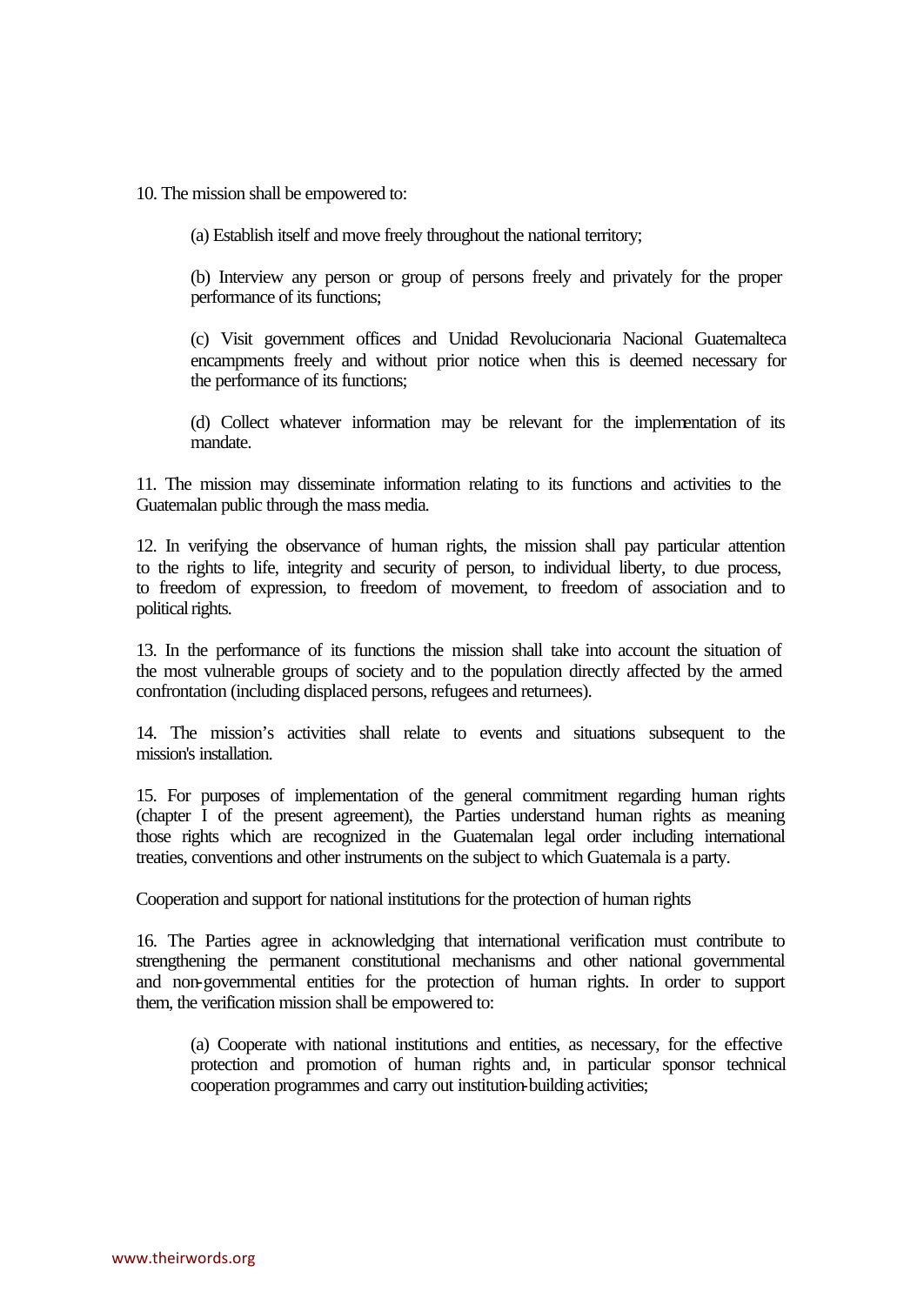(b) Offer its support to the judiciary and its auxiliary organs, the Public Prosecutor's Office, the Counsel for Human Rights and the Presidential Human Rights Committee in order to contribute to the development and strengthening of national institutions for the protection of human rights and due legal process;

(c) Promote the international technical and financial cooperation required to strengthen the capacity of the Counsel for Human Rights and that of other national institutions and entities to carry out their functions in respect of human rights;

(d) Contribute, in cooperation with the State and the various bodies of society, to encouraging a culture of respect for human rights.

Duration and structure of the mission

17. The mission shall initially be established for one year and its mandate may be renewed.

18. The verification mission shall be headed by a chief, appointed by the Secretary-General of the United Nations, assisted by such international and national officials and experts in various specialities as may be needed to achieve the aims of the mission. The Government of Guatemala and the mission shall sign the relevant headquarters agreement, in accordance with the Convention on the Privileges and Immunities of the United Nations of 1946.

Launching of the international verification mission

19. Taking into consideration its wish to promote human rights in Guatemala, and the fact that the provisions of the present agreement reflect constitutional rights that are already set forth in Guatemala's legal order and considering the role of the international mission to strengthen national institutions and entities for the protection of human rights, in particular the Counsel for Human Rights, the Parties recognize that it is desirable, as an exceptional measure, that verification of the human rights agreement should commence prior to the signing of the firm and lasting peace agreement.

20. Since the verification mission is to begin its functions prior to the end of the armed confrontation, and thus while military operations continue, the mission shall make the necessary security arrangements.

21. The Parties agree immediately to ask the Secretary-General of the United Nations to send a preliminary mission as soon as possible to prepare, in coordination with the Parties, the establishment of the mission at the earliest possible date, and to evaluate the financial and technical needs essential for verification of the agreement on human rights.

Cooperation of the Parties with the verification mission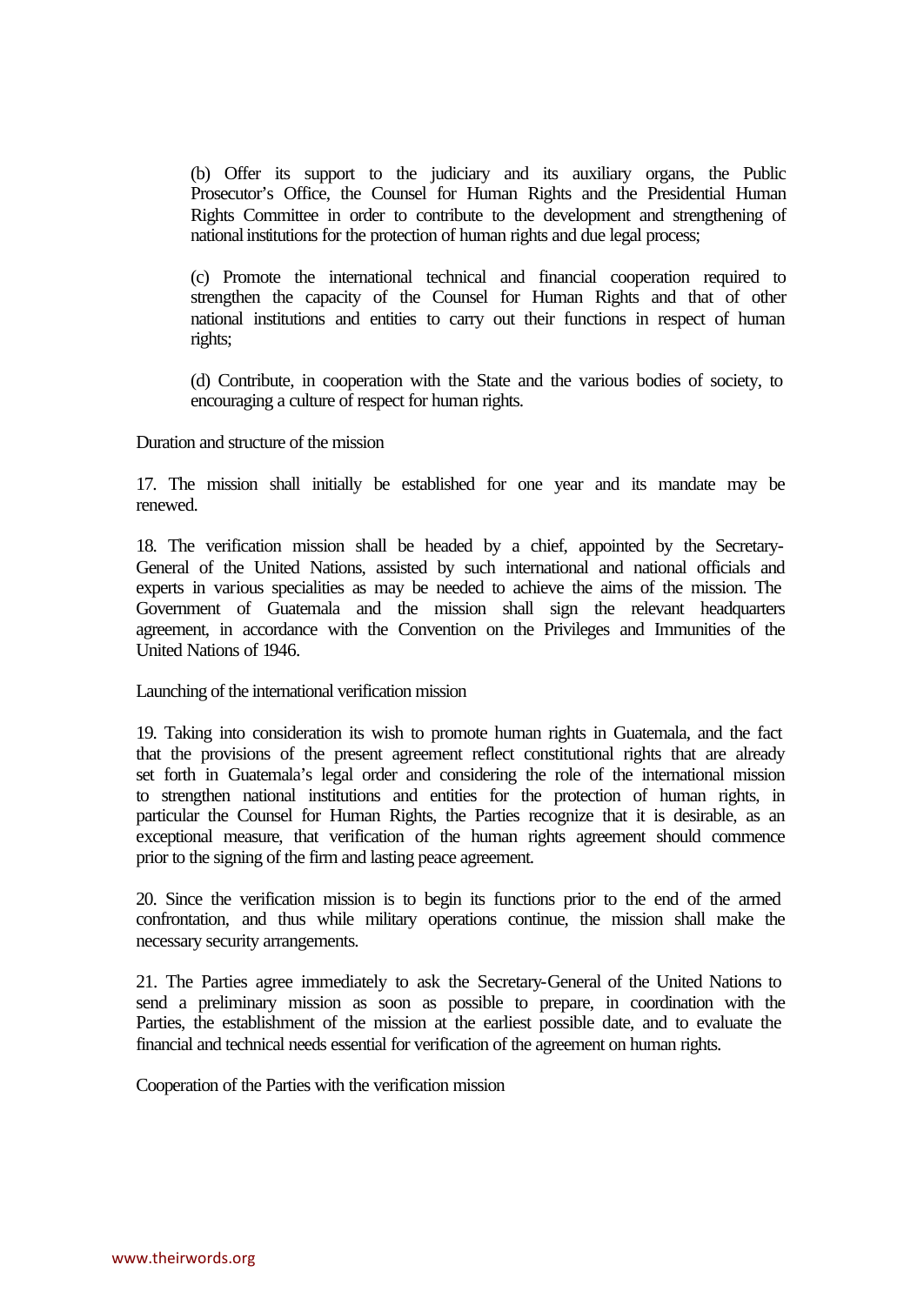22. The Parties undertake to provide their broadest support to the mission and, to that end, they pledge to provide it with whatever cooperation it may need in order to carry out its functions; in particular to see to the safety of members of the mission and of persons submitting complaints or giving testimony to the mission.

23. The international verification carried out by the mission shall be carried out within the framework of the provisions of the present agreement. Any situation that may arise regarding the scope of the agreement shall be resolved by means of the talks provided for in paragraph 8 above.

#### XI. FINAL PROVISIONS

1. The present agreement shall enter into force as from the date of its signature by the Parties.

2. The present agreement shall form part of the firm and lasting peace agreement.

3. A copy of the present agreement shall be transmitted by the Parties to the Secretary-General of the United Nations and to the Counsel for Human Rights.

4. The present agreement shall be widely disseminated throughout Guatemala, in the Spanish and indigenous languages. This task shall be the responsibility of the Counsel for Human Rights and the relevant government offices.

Done at Mexico, D.F. on 29 March 1994.

(signed)

For the Government of the Republic of Guatemala

Héctor ROSADA GRANADOS

General Carlos Enrique PINEDA CARRANZA

Antonio F. ARENALES FORNO

General Julio Arnoldo BALCONI TURCIOS

Mario PERMUTH

General José Horacio SOTO SALAN

Ernesto VITERI ECHEVERRIA

For the Unidad Revolucionaria Nacional Guatemalteca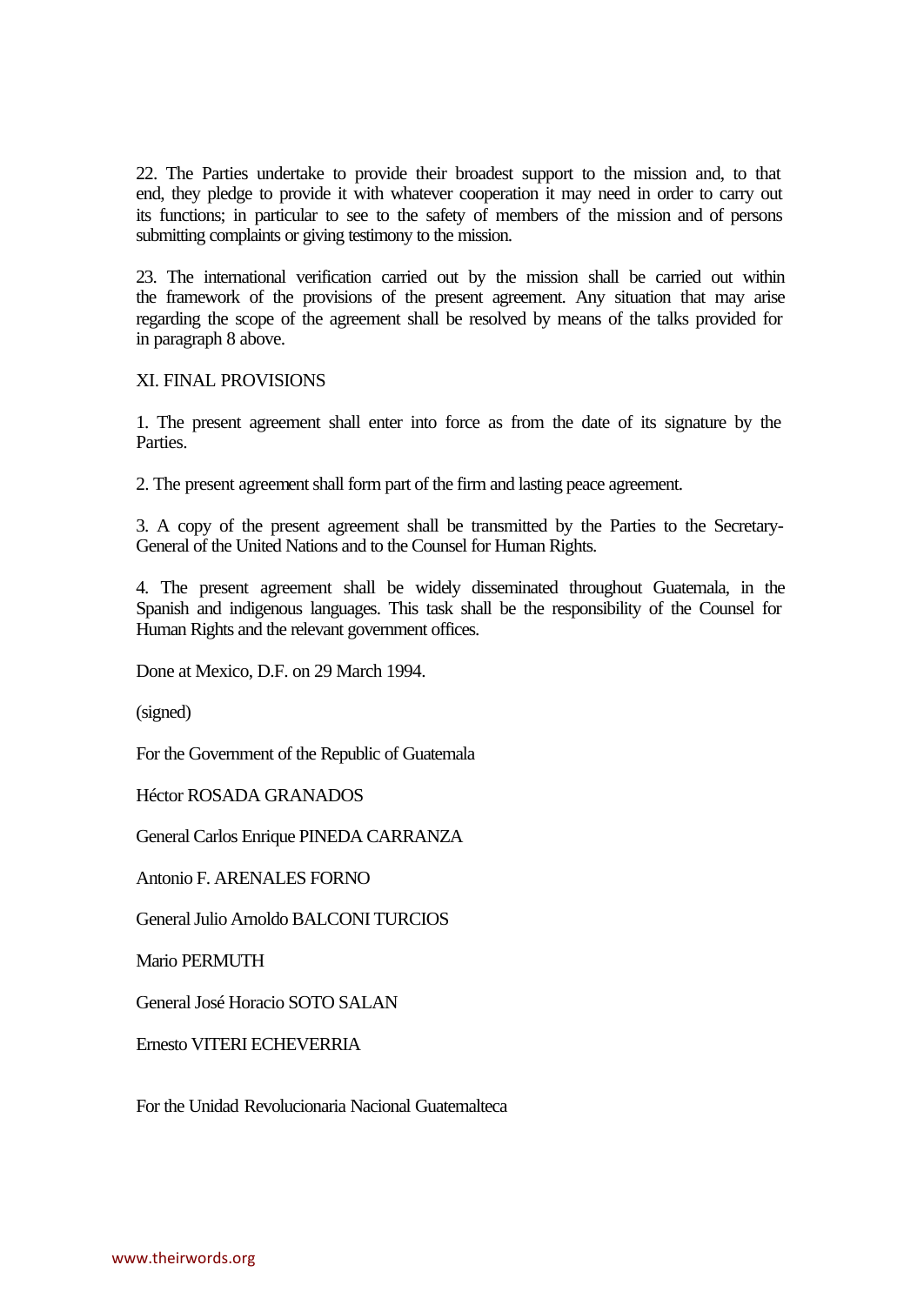General Command

Commander Pablo MONSANTO

Commander Gaspar ILOM

Commander Rolando MORAN

Carlos GONZALES

Political and Diplomatic Commission

Luis Felipe BECKER GUZMAN

Francisco VILLAGRAN MUÑOZ

Miguel Angel SANDOVAL VASQUEZ

Mario Vinicio CASTAÑEDA PAZ

For the United Nations

Marrack GOULDING

Under-Secretary-General

Jean ARNAULT

**Moderator** 

#### **Annex**

# **Joint Statement by the Government of Guatemala and the Unidad Revolucionaria Nacional Guatemalteca**

In order to facilitate the signing of the agreement on human rights, a historic achievement in the Guatemala peace process, the Parties have decided that consideration of the item regarding the Commission to look into human rights violations during the armed confrontation shall be concluded at a special session of the negotiations, without prejudice to existing rapprochements on the subject. For that purpose, the Parties have asked the Moderator to proceed with the consultations that may be necessary and to convene said special session in the month of May 1994.

Héctor ROSADA GRANADOS